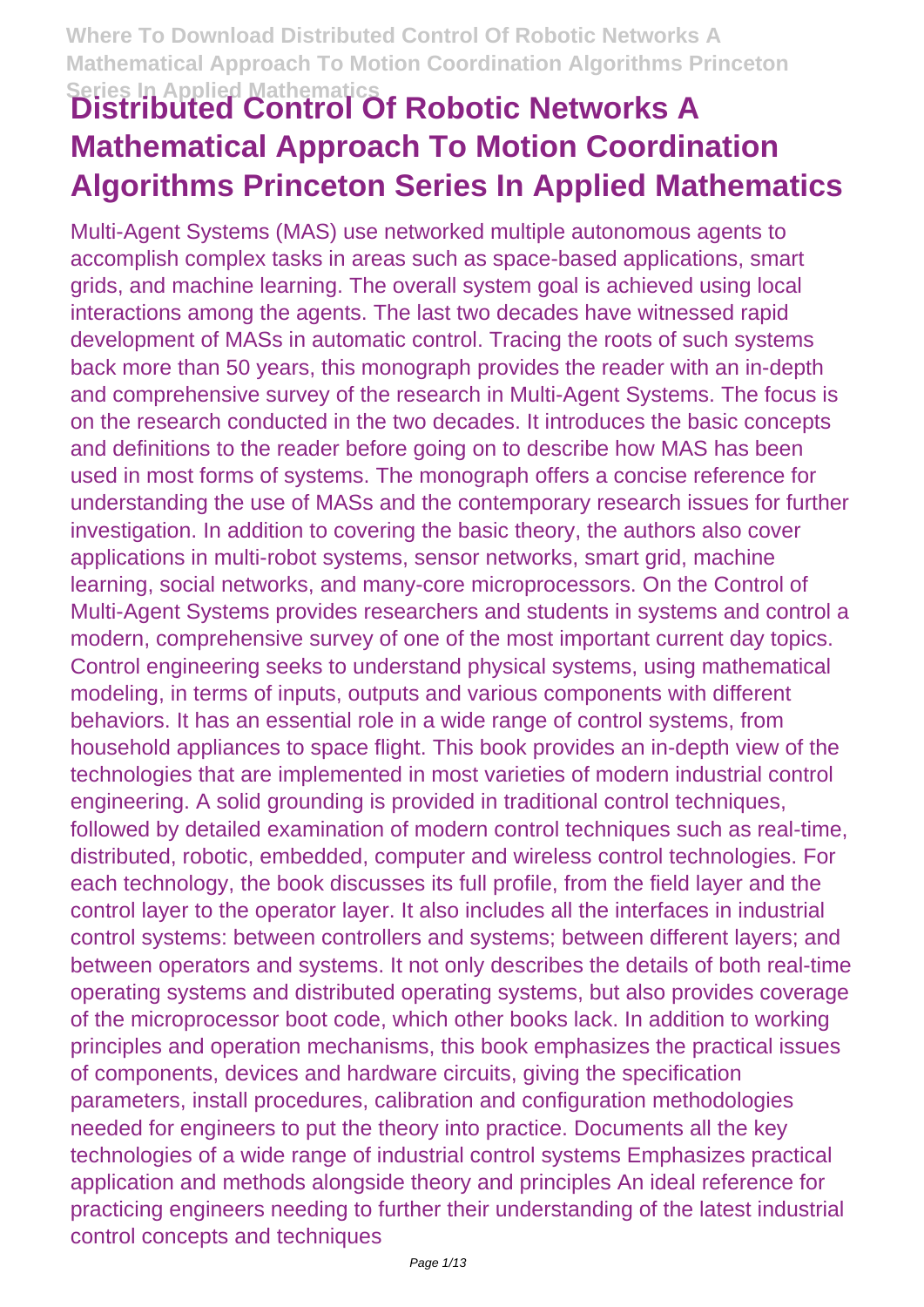**Series In Applied Mathematics**<br>This thesis contributes to the development of a cooperative control theory for homogeneous and heterogeneous multi-agent systems consisting of identical and non-identical dynamical agents, respectively. The goal is to explain fundamental effects of non-identical agent dynamics on the behavior of a distributed system and, primarily, to develop suitable control design methods for a wide range of multi-agent coordination problems. Output synchronization problems as well as cooperative disturbance rejection and reference tracking problems in multi-agent systems are investigated. Suitable controller design methods for networks consisting of identical or non-identical linear time-invariant systems, linear parameter-varying systems, and selected classes of nonlinear systems are developed. These controller design methods provide a solution to a wide variety of distributed coordination and cooperative control scenarios. This accessible book provides an introduction to the analysis and design of dynamic multiagent networks. Such networks are of great interest in a wide range of areas in science and engineering, including: mobile sensor networks, distributed robotics such as formation flying and swarming, quantum networks, networked economics, biological synchronization, and social networks. Focusing on graph theoretic methods for the analysis and synthesis of dynamic multiagent networks, the book presents a powerful new formalism and set of tools for networked systems. The book's three sections look at foundations, multiagent networks, and networks as systems. The authors give an overview of important ideas from graph theory, followed by a detailed account of the agreement protocol and its various extensions, including the behavior of the protocol over undirected, directed, switching, and random networks. They cover topics such as formation control, coverage, distributed estimation, social networks, and games over networks. And they explore intriguing aspects of viewing networks as systems, by making these networks amenable to control-theoretic analysis and automatic synthesis, by monitoring their dynamic evolution, and by examining higher-order interaction models in terms of simplicial complexes and their applications. The book will interest graduate students working in systems and control, as well as in computer science and robotics. It will be a standard reference for researchers seeking a self-contained account of system-theoretic aspects of multiagent networks and their wide-ranging applications. This book has been adopted as a textbook at the following universities: ? University of Stuttgart, Germany Royal Institute of Technology, Sweden Johannes Kepler University, Austria Georgia Tech, USA University of Washington, USA Ohio University, USA

This brief describes the coordinated control of groups of robots using only sensory input – and no direct external commands. Furthermore, each robot employs the same local strategy, i.e., there are no leaders, and the text also deals with decentralized control, allowing for cases in which no single robot can sense all the others. One can get intuition for the problem from the natural world, for example, flocking birds. How do they achieve and maintain their flying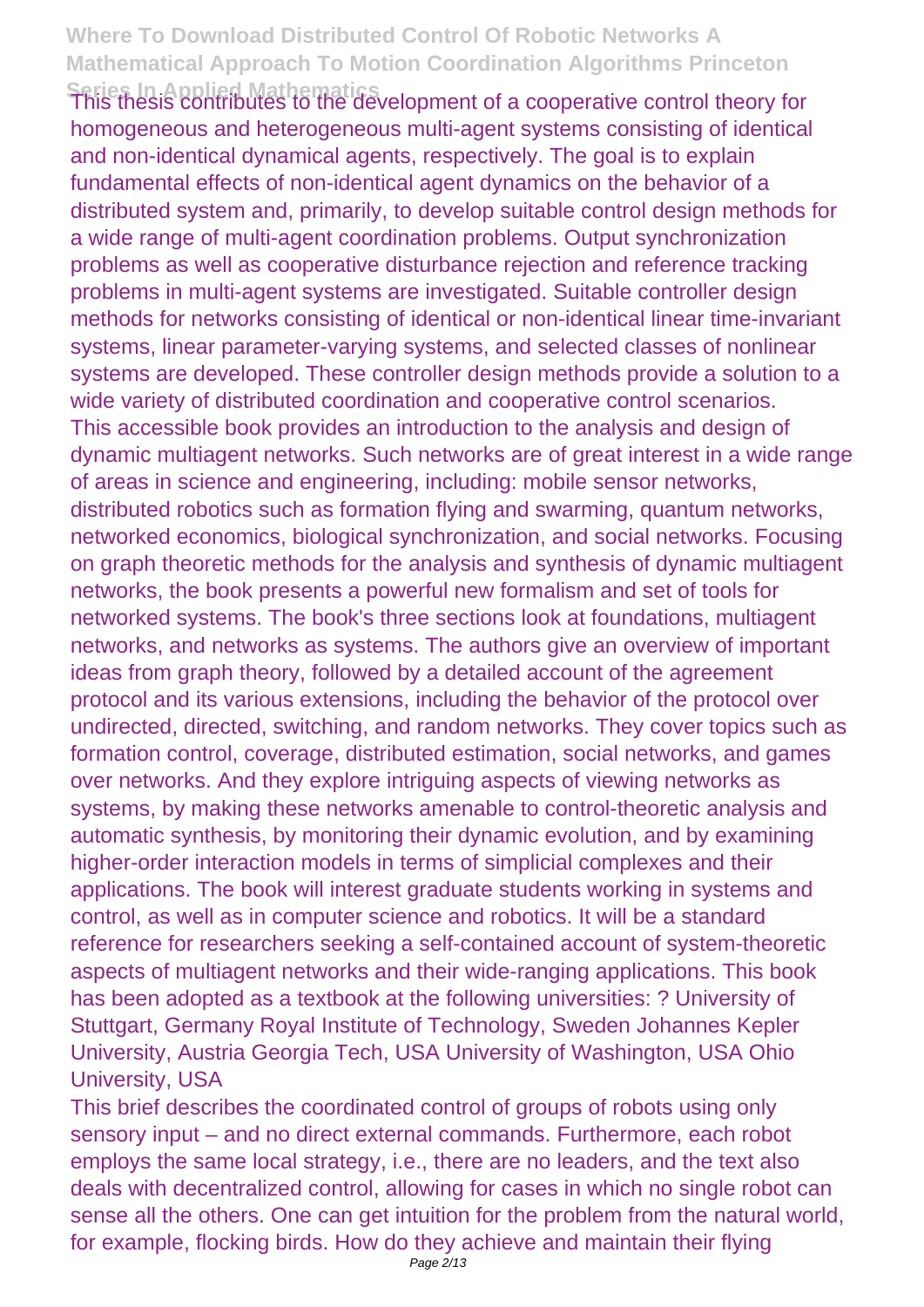**Series In Applied Mathematics** formation? Recognizing their importance as the most basic coordination tasks for mobile robot networks, the brief details flocking and rendezvous. They are shown to be physical illustrations of emergent behaviors with global consensus arising from local interactions. The authors extend the consideration of these fundamental ideas to describe their operation in flying robots and prompt readers to pursue further research in the field. Flocking and Rendezvous in Distributed Robotics will provide graduate students a firm grounding in the subject, while also offering an authoritative reference work for more experienced workers seeking a brief but thorough treatment of an area that has rapidly gained in interest. The study of what can be computed by a team of autonomous mobile robots, originally started in robotics and AI, has become increasingly popular in theoretical computer science (especially in distributed computing), where it is now an integral part of the investigations on computability by mobile entities. The robots are identical computational entities located and able to move in a spatial universe; they operate without explicit communication and are usually unable to remember the past; they are extremely simple, with limited resources, and individually quite weak. However, collectively the robots are capable of performing complex tasks, and form a system with desirable fault-tolerant and self-stabilizing properties. The research has been concerned with the computational aspects of such systems. In particular, the focus has been on the minimal capabilities that the robots should have in order to solve a problem. This book focuses on the recent algorithmic results in the field of distributed computing by oblivious mobile robots (unable to remember the past). After introducing the computational model with its nuances, we focus on basic coordination problems: pattern formation, gathering, scattering, leader election, as well as on dynamic tasks such as flocking. For each of these problems, we provide a snapshot of the state of the art, reviewing the existing algorithmic results. In doing so, we outline solution techniques, and we analyze the impact of the different assumptions on the robots' computability power. Table of Contents: Introduction / Computational Models / Gathering and Convergence / Pattern Formation / Scatterings and Coverings / Flocking / Other Directions This book is the volume of the proceedings for the 17th Edition of ISER. The goal of ISER (International Symposium on Experimental Robotics) symposia is to provide a single-track forum on the current developments and new directions of experimental robotics. The series has traditionally attracted a wide readership of researchers and practitioners interested to the advances and innovations of robotics technology. The 54 contributions cover a wide range of topics in robotics and are organized in 9 chapters: aerial robots, design and prototyping, field robotics, human-robot interaction, machine learning, mapping and localization, multi-robots, perception, planning and control. Experimental validation of algorithms, concepts, or techniques is the common thread running through this large research collection.

This self-contained introduction to the distributed control of robotic networks Page 3/13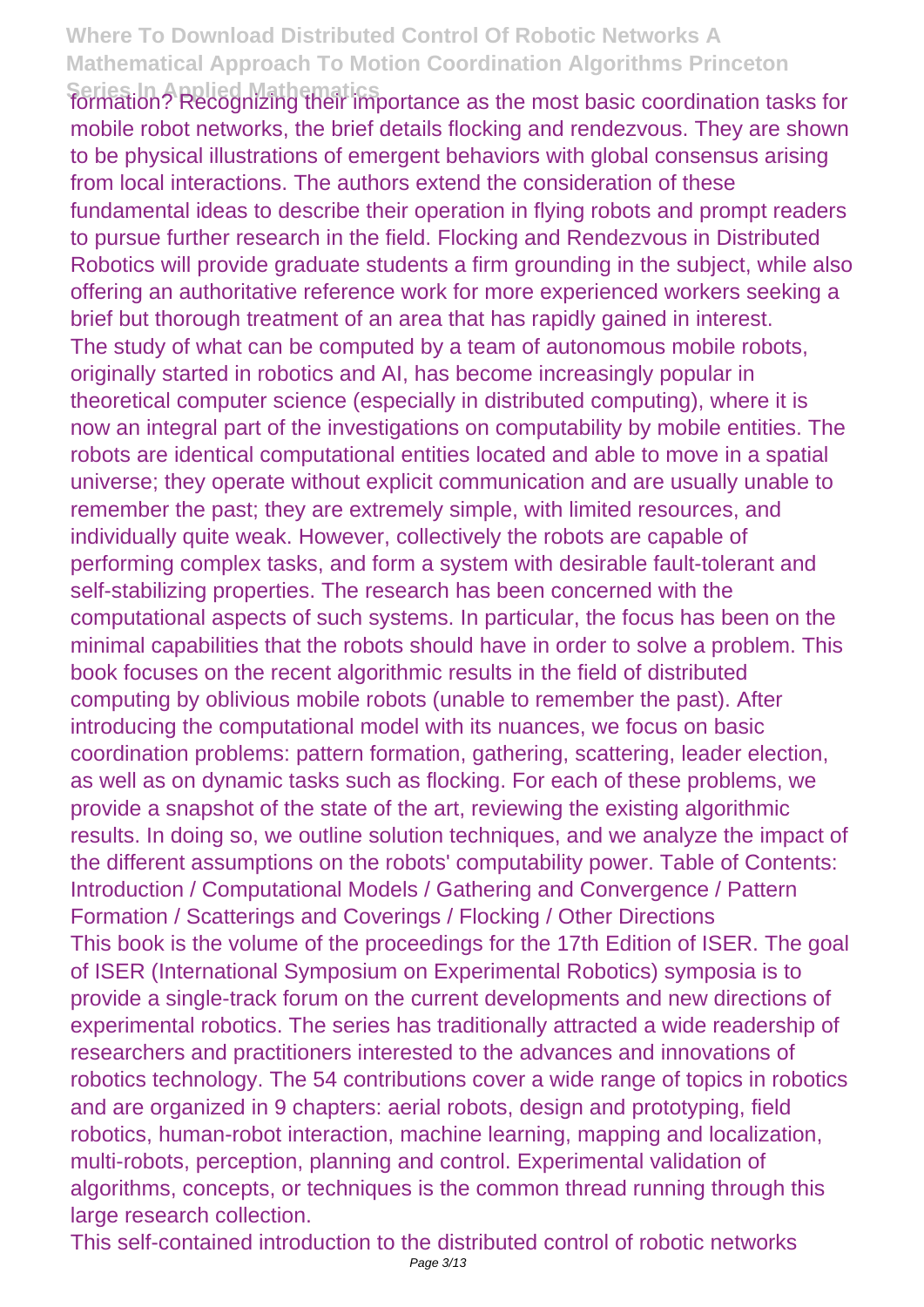**Series In Applied Mathematics** offers a distinctive blend of computer science and control theory. The book presents a broad set of tools for understanding coordination algorithms, determining their correctness, and assessing their complexity; and it analyzes various cooperative strategies for tasks such as consensus, rendezvous, connectivity maintenance, deployment, and boundary estimation. The unifying theme is a formal model for robotic networks that explicitly incorporates their communication, sensing, control, and processing capabilities--a model that in turn leads to a common formal language to describe and analyze coordination algorithms. Written for first- and second-year graduate students in control and robotics, the book will also be useful to researchers in control theory, robotics, distributed algorithms, and automata theory. The book provides explanations of the basic concepts and main results, as well as numerous examples and exercises. Self-contained exposition of graph-theoretic concepts, distributed algorithms, and complexity measures for processor networks with fixed interconnection topology and for robotic networks with position-dependent interconnection topology Detailed treatment of averaging and consensus algorithms interpreted as linear iterations on synchronous networks Introduction of geometric notions such as partitions, proximity graphs, and multicenter functions Detailed treatment of motion coordination algorithms for deployment, rendezvous, connectivity maintenance, and boundary estimation Studies on robotics applications have grown substantially in recent years, with swarm robotics being a relatively new area of research. Inspired by studies in swarm intelligence and robotics, swarm robotics facilitates interactions between robots as well as their interactions with the environment. The Handbook of Research on Design, Control, and Modeling of Swarm Robotics is a collection of the most important research achievements in swarm robotics thus far, covering the growing areas of design, control, and modeling of swarm robotics. This handbook serves as an essential resource for researchers, engineers, graduates, and senior undergraduates with interests in swarm robotics and its applications.

The 6th International Symposium on Distributed Autonomous Robotic Systems (DARS 2002) was held in June 2002 in Fukuoka, Japan, a decade after the first DARS symposium was convened. This book, containing the proceedings of the symposium, provides broad coverage of the technical issues in the current state of the art in distributed autonomous systems composed of multiple robots, robotic modules, or robotic agents. DARS 2002 dealt with new strategies for realizing complex, modular, robust, and fault-tolerant robotic systems, and this volume covers the technical areas of system design, modeling, simulation, operation, sensing, planning, and control. The papers that are included here were contributed by leading researchers from Asia, Oceania, Europe, and the Americas, and make up an invaluable resource for researchers and students in the field of distributed autonomous robotic systems. The area of analysis and control of mechanical systems using differential geometry is flourishing. This book collects many results over the last decade and provides a comprehensive introduction to the area.

This book nds its origin in the WIDE PhD School on Networked Control Systems, which we organized in July 2009 in Siena, Italy. Having gathered experts on all the aspects of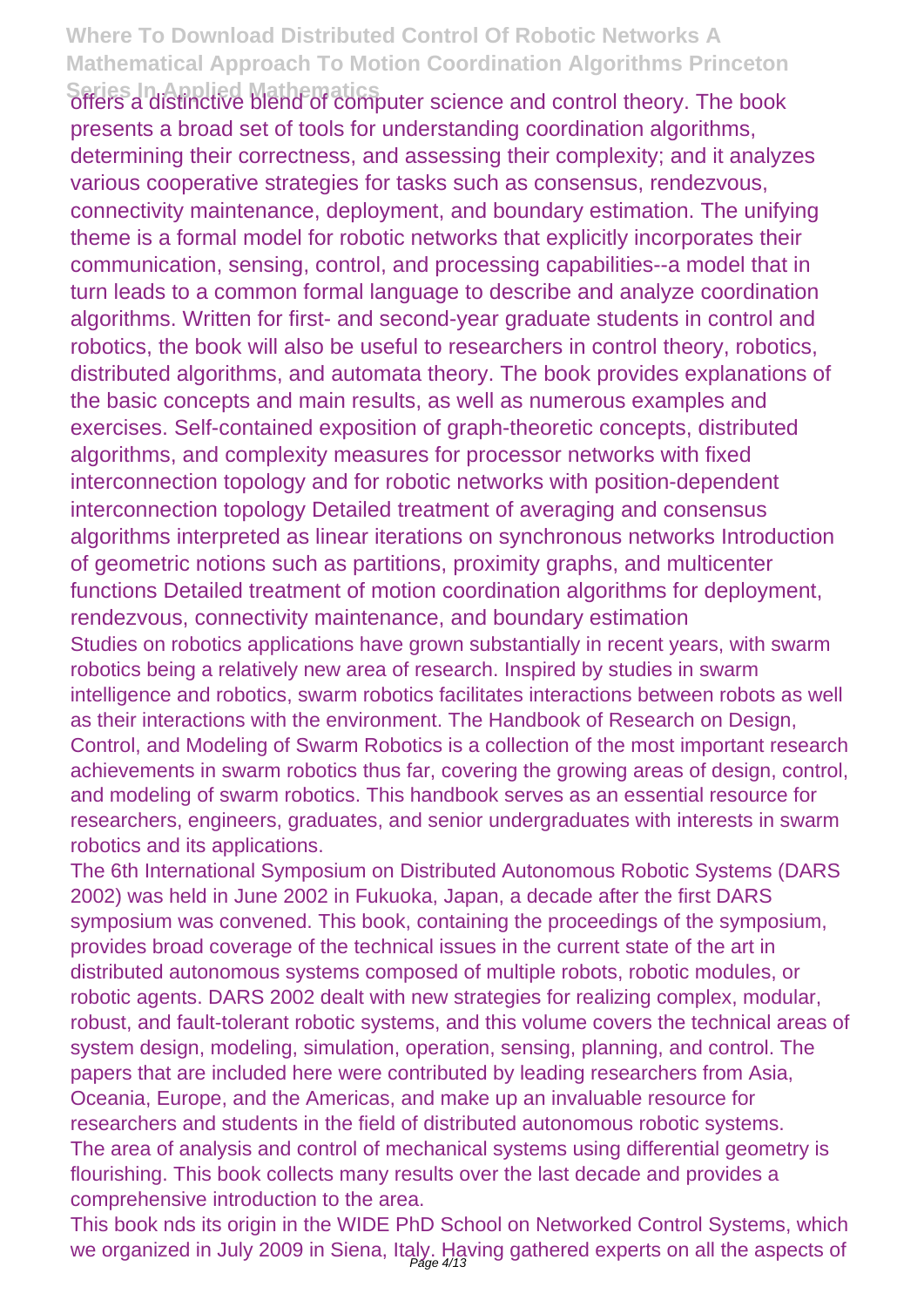**Series In Applied Mathematics**<br>networked control systems, it was a small step to go from the summer school to the book, certainly given the enthusiasm of the lecturers at the school. We felt that a book collecting overviewson the important developmentsand open pr- lems in the eld of networked control systems could stimulate and support future research in this appealing area. Given the tremendouscurrentinterests in distributed control exploiting wired and wireless communication networks, the time seemed to be right for the book that lies now in front of you. The goal of the book is to set out the core techniques and tools that are ava- able for the modeling, analysis and design of networked control systems. Roughly speaking, the book consists of three parts. The rst part presents architectures for distributed control systems and models of wired and wireless communication n- works. In particular, in the rst chapter important technological and architectural aspects on distributed control systems are discussed. The second chapter provides insight in the behavior of communication channels in terms of delays, packet loss and information constraints leading to suitable modeling paradigms for commucation networks.

Discrete Networked Dynamic Systems: Analysis and Performance provides a high-level treatment of a general class of linear discrete-time dynamic systems interconnected over an information network, exchanging relative state measurements or output measurements. It presents a systematic analysis of the material and provides an account to the math development in a unified way. The topics in this book are structured along four dimensions: Agent, Environment, Interaction, and Organization, while keeping global (system-centered) and local (agent-centered) viewpoints. The focus is on the wide-sense consensus problem in discrete networked dynamic systems. The authors rely heavily on algebraic graph theory and topology to derive their results. It is known that graphs play an important role in the analysis of interactions between multiagent/distributed systems. Graph-theoretic analysis provides insight into how topological interactions play a role in achieving coordination among agents. Numerous types of graphs exist in the literature, depending on the edge set of G. A simple graph has no self-loop or edges. Complete graphs are simple graphs with an edge connecting any pair of vertices. The vertex set in a bipartite graph can be partitioned into disjoint non-empty vertex sets, whereby there is an edge connecting every vertex in one set to every vertex in the other set. Random graphs have fixed vertex sets, but the edge set exhibits stochastic behavior modeled by probability functions. Much of the studies in coordination control are based on deterministic/fixed graphs, switching graphs, and random graphs. This book addresses advanced analytical tools for characterization control, estimation and design of networked dynamic systems over fixed, probabilistic and time-varying graphs Provides coherent results on adopting a set-theoretic framework for critically examining problems of the analysis, performance and design of discrete distributed systems over graphs Deals with both homogeneous and heterogeneous systems to guarantee the generality of design results Developments in bio-inspired computation have impacted multiple fields and created opportunities for new applications. In recent years, these techniques have been increasingly integrated into robotic systems. Membrane Computing for Distributed Control of Robotic Swarms: Emerging Research and Opportunities is an innovative reference source for the latest perspectives on biologically-inspired computation techniques for robot design and control. Highlighting a range of pivotal topics such as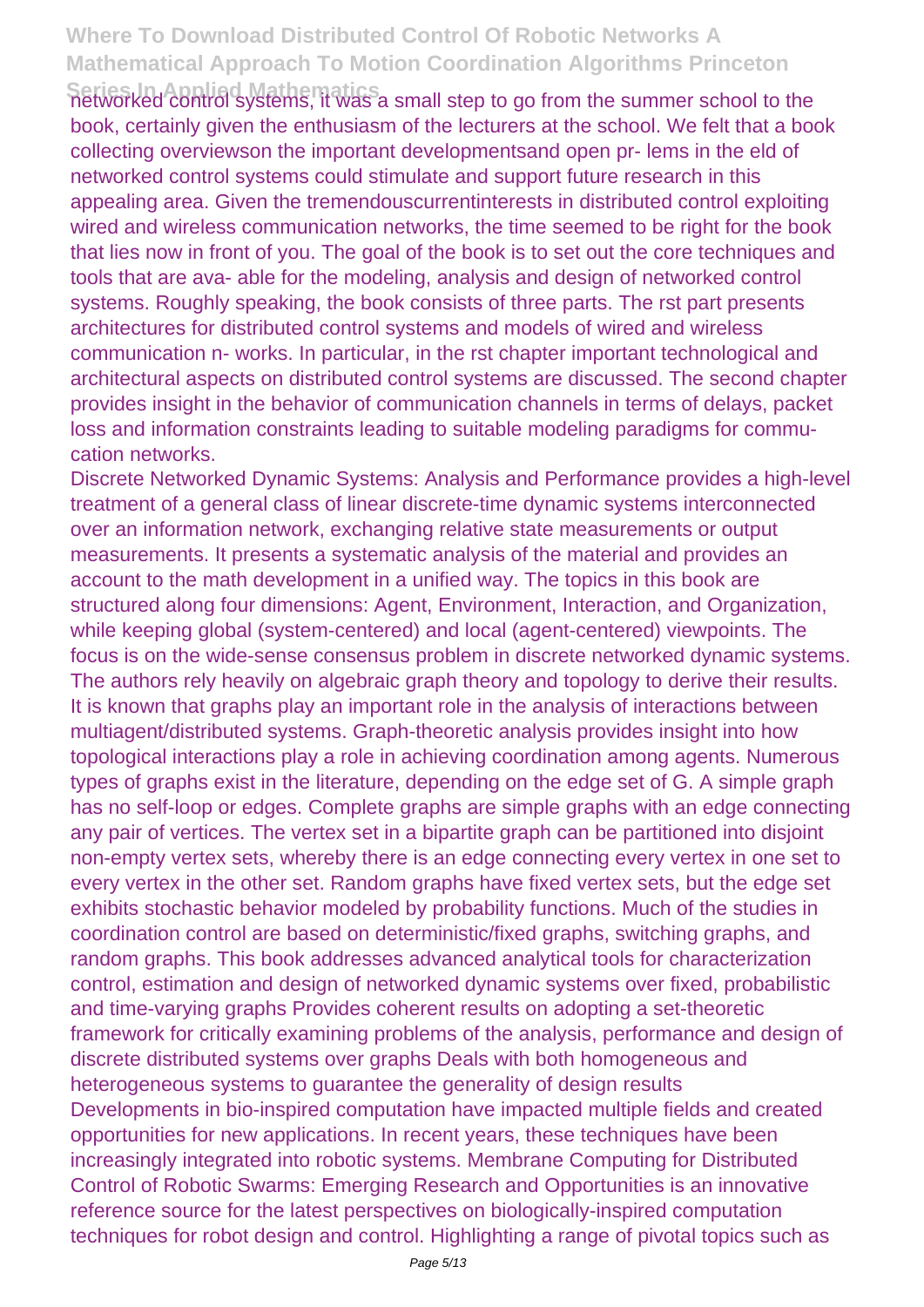**Series In Applied Mathematics**<br>Software engineering, simulation tools, and robotic security, this book is ideally designed for researchers, academics, students, and practitioners interested in the role of membrane computing in mobile robots.

The second edition of this handbook provides a state-of-the-art overview on the various aspects in the rapidly developing field of robotics. Reaching for the human frontier, robotics is vigorously engaged in the growing challenges of new emerging domains. Interacting, exploring, and working with humans, the new generation of robots will increasingly touch people and their lives. The credible prospect of practical robots among humans is the result of the scientific endeavour of a half a century of robotic developments that established robotics as a modern scientific discipline. The ongoing vibrant expansion and strong growth of the field during the last decade has fueled this second edition of the Springer Handbook of Robotics. The first edition of the handbook soon became a landmark in robotics publishing and won the American Association of Publishers PROSE Award for Excellence in Physical Sciences & Mathematics as well as the organization's Award for Engineering & Technology. The second edition of the handbook, edited by two internationally renowned scientists with the support of an outstanding team of seven part editors and more than 200 authors, continues to be an authoritative reference for robotics researchers, newcomers to the field, and scholars from related disciplines. The contents have been restructured to achieve four main objectives: the enlargement of foundational topics for robotics, the enlightenment of design of various types of robotic systems, the extension of the treatment on robots moving in the environment, and the enrichment of advanced robotics applications. Further to an extensive update, fifteen new chapters have been introduced on emerging topics, and a new generation of authors have joined the handbook's team. A novel addition to the second edition is a comprehensive collection of multimedia references to more than 700 videos, which bring valuable insight into the contents. The videos can be viewed directly augmented into the text with a smartphone or tablet using a unique and specially designed app. Springer Handbook of Robotics Multimedia Extension Portal: http://handbookofrobotics.org/

This volume of proceedings includes 32 original contributions presented at the 12th International Symposium on Distributed Autonomous Robotic Systems (DARS 2014), held in November 2014. The selected papers in this volume are authored by leading researchers from Asia, Australia, Europe, and the Americas, thereby providing a broad coverage and perspective of the state-of-the-art technologies, algorithms, system architectures, and applications in distributed robotic systems.

A comprehensive survey of the growing field of self-reconfigurable robots that discusses the history of the field, design considerations, and control strategies. Self-reconfigurable robots are constructed of robotic modules that can be connected in many different ways. These modules move in relationship to each other, which allows the robot as a whole to change shape. This shapeshifting makes it possible for the robots to adapt and optimize their shapes for different tasks. Thus, a self-reconfigurable robot can first assume the shape of a rolling track to cover distance quickly, then the shape of a snake to explore a narrow space, and finally the shape of a hexapod to carry an artifact back to the starting point. The field of self-reconfigurable robots has seen significant progress over the last twenty years, and this book collects and synthesizes existing research previously only available in widely scattered individual papers, offering an accessible guide to the latest information on self-reconfigurable robots for researchers and students interested in the field. Self-Reconfigurable Robots focuses on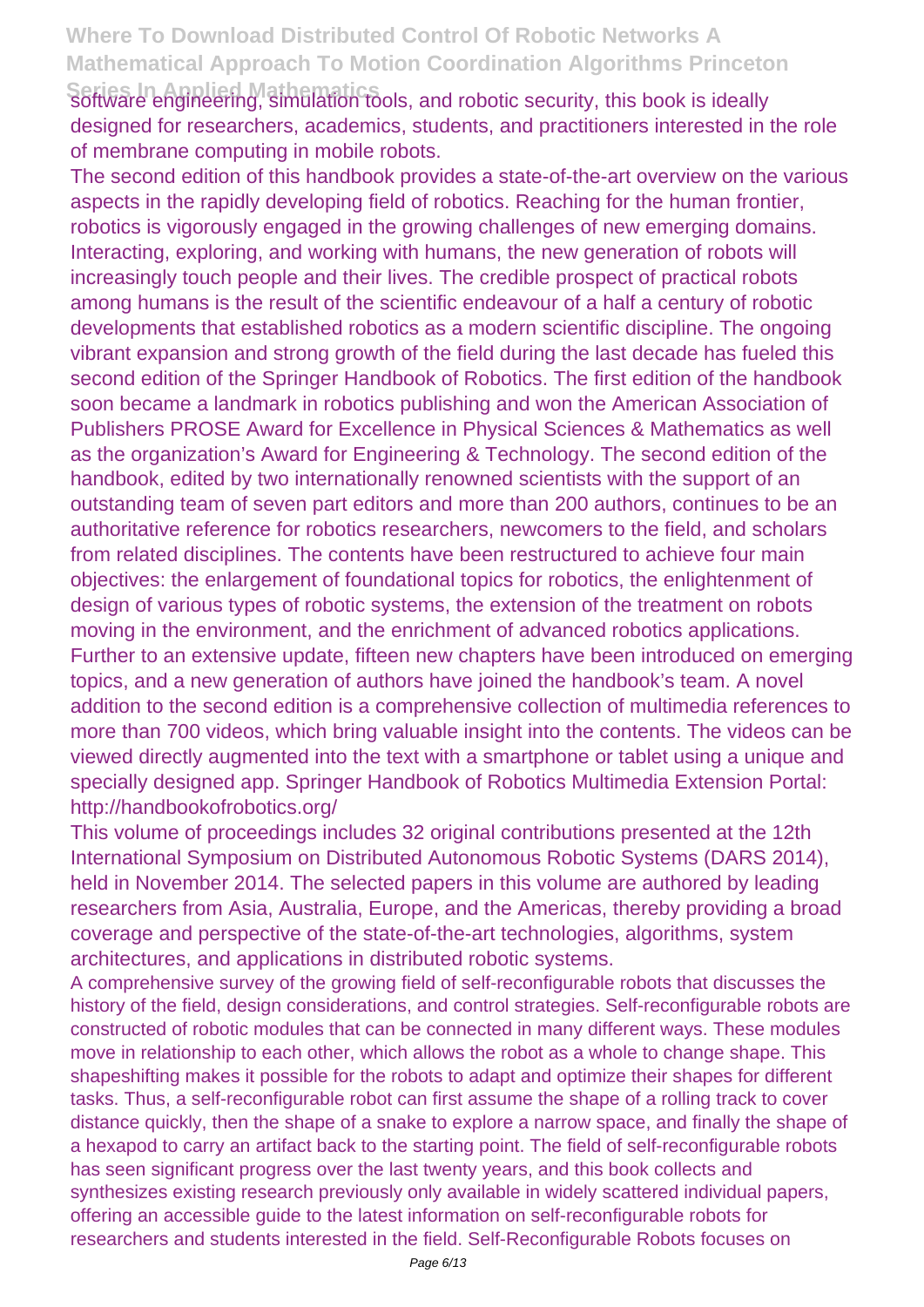Serieving the intuition behind the design and control of self-reconfigurable robots rather than technical details. Suggestions for further reading refer readers to the underlying sources of technical information. The book includes descriptions of existing robots and a brief history of the field; discussion of module design considerations, including module geometry, connector design, and computing and communication infrastructure; an in-depth presentation of strategies for controlling self-reconfiguration and locomotion; and exploration of future research challenges.

The trend in the evolution of robotic systems is that the number of degrees of freedom increases. This is visible both in robot manipulator design and in the shift of focus from single to multi-robot systems. Following the principles of evolution in nature, one may infer that adding degrees of freedom to robot systems design is beneficial. However, since nature did not select snake-like bodies for all creatures, it is reasonable to expect the presence of a certain selection pressure on the number of degrees of freedom. Thus, understanding costs and benefits of multiple degrees of freedom, especially those that create redundancy, is a fundamental problem in the field of robotics. This volume is mostly based on the works presented at the workshop on Redundancy in Robot Manipulators and Multi-Robot Systems at the IEEE/RSJ International Conference on Intelligent Robots and Systems - IROS 2011. The workshop was envisioned as a dialog between researchers from two separate, but obviously related fields of robotics: one that deals with systems having multiple degrees of freedom, including redundant robot manipulators, and the other that deals with multirobot systems. The volume consists of twelve chapters, each representing one of the two fields.

Distributed Coordination of Multi-agent Networks introduces problems, models, and issues such as collective periodic motion coordination, collective tracking with a dynamic leader, and containment control with multiple leaders, and explores ideas for their solution. Solving these problems extends the existing application domains of multi-agent networks; for example, collective periodic motion coordination is appropriate for applications involving repetitive movements, collective tracking guarantees tracking of a dynamic leader by multiple followers in the presence of reduced interaction and partial measurements, and containment control enables maneuvering of multiple followers by multiple leaders.

Distributed Control Applications: Guidelines, Design Patterns, and Application Examples with the IEC 61499 discusses the IEC 61499 reference architecture for distributed and reconfigurable control and its adoption by industry. The book provides design patterns, application guidelines, and rules for designing distributed control applications based on the IEC 61499 reference model. Moreover, examples from various industrial domains and laboratory environments are introduced and explored.

Selected contributions to the Workshop WAFR 2002, held December 15-17, 2002, Nice, France. This fifth biannual Workshop on Algorithmic Foundations of Robotics focuses on algorithmic issues related to robotics and automation. The design and analysis of robot algorithms raises fundamental questions in computer science, computational geometry, mechanical modeling, operations research, control theory, and associated fields. The highly selective program highlights significant new results such as algorithmic models and complexity bounds. The validation of algorithms, design concepts, or techniques is the common thread running through this focused collection.

This work examines the challenges of distributed map merging and localization in multi-robot systems, which enables robots to acquire the knowledge of their surroundings needed to carry out coordinated tasks. After identifying the main issues associated with this problem, each chapter introduces a different distributed strategy for solving them. In addition to presenting a review of distributed algorithms for perception in localization and map merging, the text also provides the reader with the necessary tools for proposing new solutions to problems of multirobot perception, as well as other interesting topics related to multi-robot scenarios. The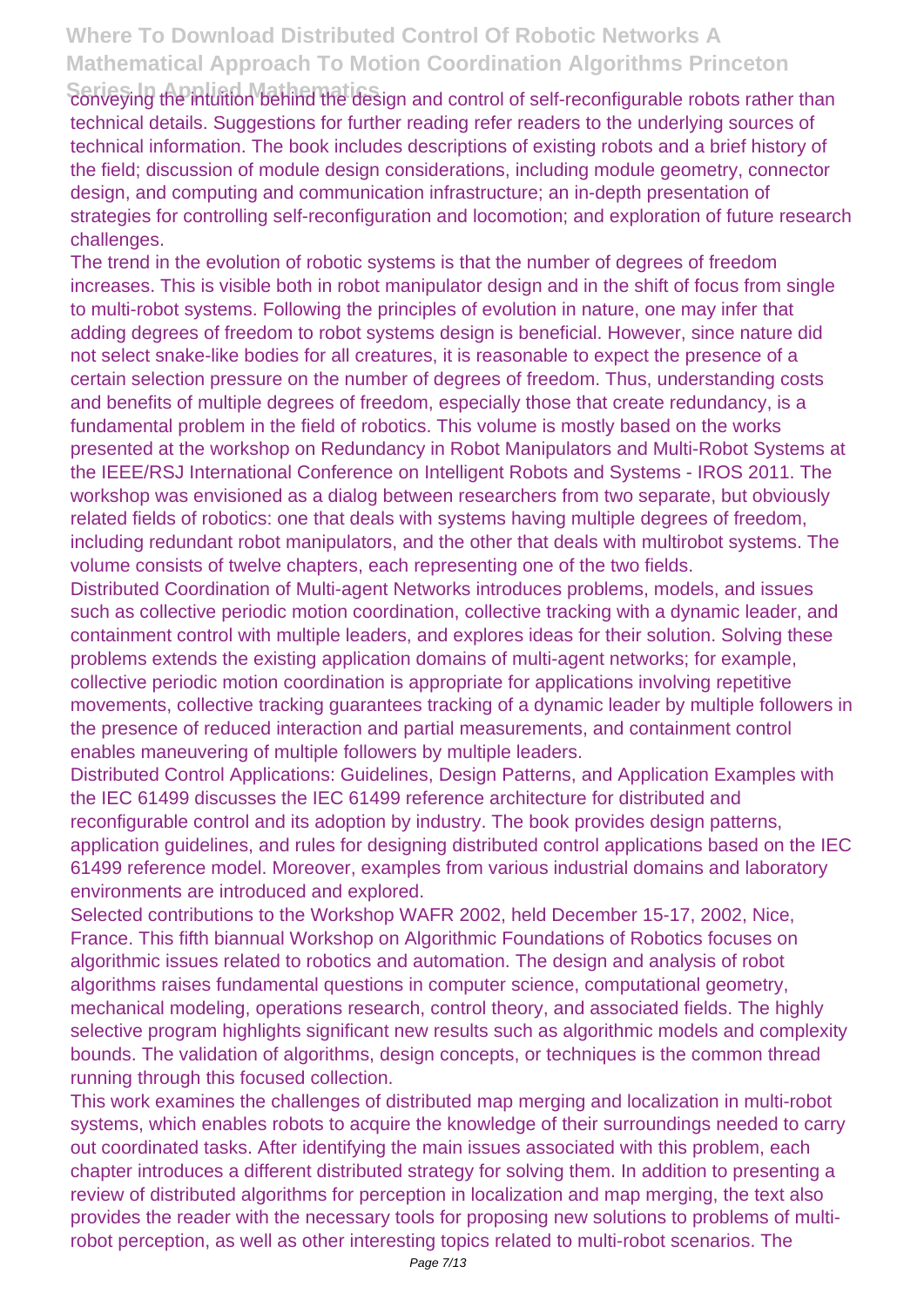Series In Applied Mathematics<br>coverage is largely self-contained, supported by numerous explanations and demonstrations, although references for further study are also supplied. The reader will not require any prior background knowledge, other than a basic understanding of mathematics at a graduatestudent level.

Distributed Control of Robotic NetworksA Mathematical Approach to Motion Coordination AlgorithmsPrinceton University Press

The emergence of wireless robotic systems has provided new perspectives on technology. With the combination of disciplines such as robotic systems, ad hoc networking, telecommunications and more, mobile ad hoc robots have proven essential in aiding future possibilities of technology. Mobile Ad Hoc Robots and Wireless Robotic Systems: Design and Implementation aims to introduce robotic theories, wireless technologies, and routing applications involved in the development of mobile ad hoc robots. This reference source brings together topics on the communication and control of network ad hoc robots, describing how they work together to carry out coordinated functions.

This book illustrates basic principles, along with the development of the advanced algorithms, to realize smart robotic systems. It speaks to strategies by which a robot (manipulators, mobile robot, quadrotor) can learn its own kinematics and dynamics from data. In this context, two major issues have been dealt with; namely, stability of the systems and experimental validations. Learning algorithms and techniques as covered in this book easily extend to other robotic systems as well. The book contains MATLABbased examples and c-codes under robot operating systems (ROS) for experimental validation so that readers can replicate these algorithms in robotics platforms. Significant progress has been made on nonlinear control systems in the past two decades. However, many of the existing nonlinear control methods cannot be readily used to cope with communication and networking issues without nontrivial modifications. For example, small quantization errors may cause the performance of a "well-designed" nonlinear control system to deteriorate. Motivated by the need for new tools to solve complex problems resulting from smart power grids, biological processes, distributed computing networks, transportation networks, robotic systems, and other cutting-edge control applications, Nonlinear Control of Dynamic Networks tackles newly arising theoretical and real-world challenges for stability analysis and control design, including nonlinearity, dimensionality, uncertainty, and information constraints as well as behaviors stemming from quantization, data-sampling, and impulses. Delivering a systematic review of the nonlinear small-gain theorems, the text: Supplies novel cyclicsmall-gain theorems for large-scale nonlinear dynamic networks Offers a cyclic-smallgain framework for nonlinear control with static or dynamic quantization Contains a combination of cyclic-small-gain and set-valued map designs for robust control of nonlinear uncertain systems subject to sensor noise Presents a cyclic-small-gain result in directed graphs and distributed control of nonlinear multi-agent systems with fixed or dynamically changing topology Based on the authors' recent research, Nonlinear Control of Dynamic Networks provides a unified framework for robust, quantized, and distributed control under information constraints. Suggesting avenues for further exploration, the book encourages readers to take into consideration more communication and networking issues in control designs to better handle the arising challenges.

There has been great interest in "universal controllers" that mimic the functions of human processes to learn about the systems they are controlling on-line so that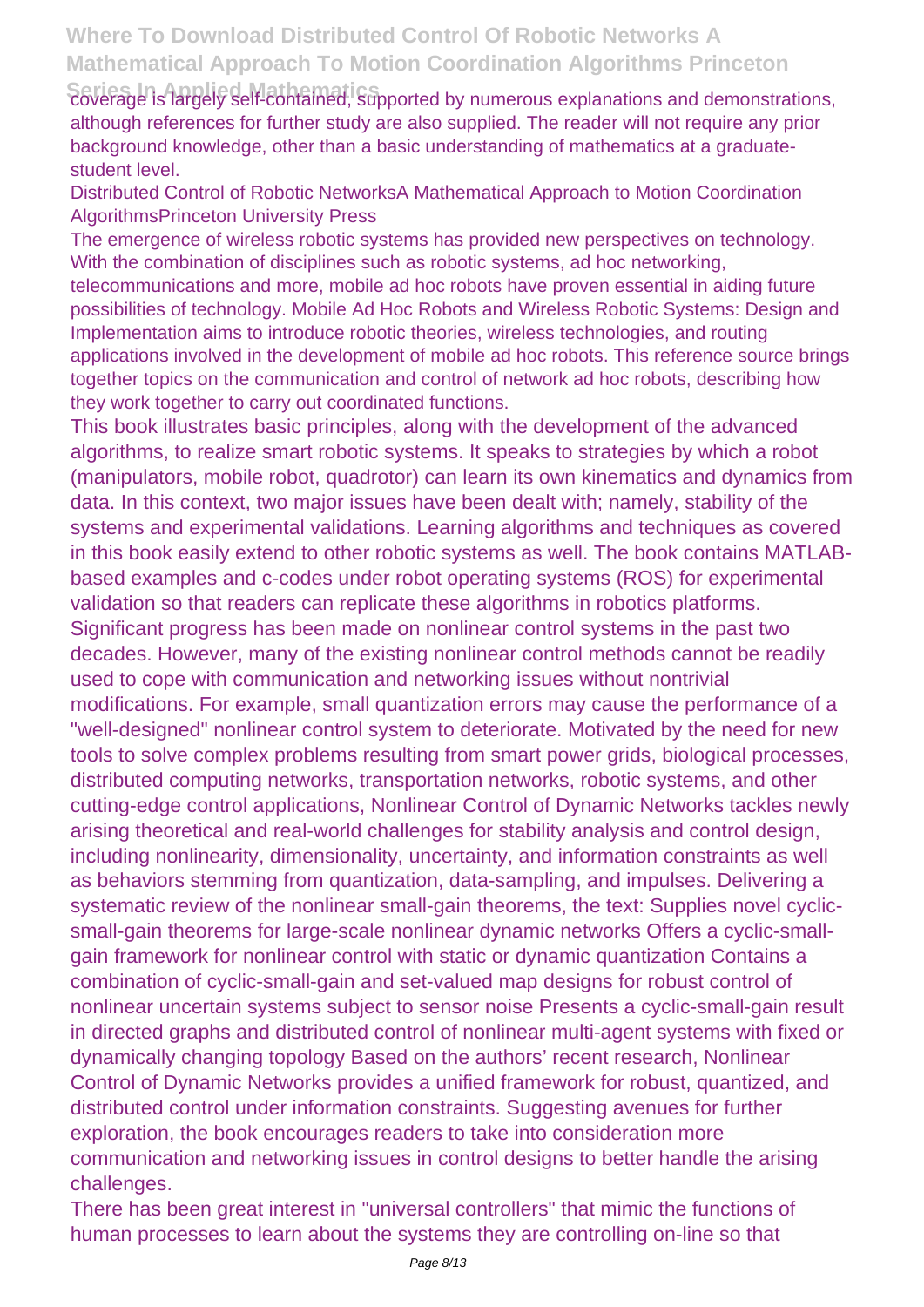Series In Applied Mathematics<br>performance improves automatically. Neural network controllers are derived for robot manipulators in a variety of applications including position control, force control, link flexibility stabilization and the management of high-frequency joint and motor dynamics. The first chapter provides a background on neural networks and the second on dynamical systems and control. Chapter three introduces the robot control problem and standard techniques such as torque, adaptive and robust control. Subsequent chapters give design techniques and Stability Proofs For NN Controllers For Robot Arms, Practical Robotic systems with high frequency vibratory modes, force control and a general class of non-linear systems. The last chapters are devoted to discrete- time NN controllers. Throughout the text, worked examples are provided.

Wireless ad hoc sensor networks has recently become a very active research subject. Achieving efficient, fault-tolerant realizations of very large, highly dynamic, complex, unconventional networks is a real challenge for abstract modelling, algorithmic design and analysis, but a solid foundational and theoretical background seems to be lacking. This book presents high-quality contributions by leading experts worldwide on the key algorithmic and complexity-theoretic aspects of wireless sensor networks. The intended audience includes researchers and graduate students working on sensor networks, and the broader areas of wireless networking and distributed computing, as well as practitioners in the relevant application areas. The book can also serve as a text for advanced courses and seminars.

The present book includes a set of selected papers from the third "International Conference on Informatics in Control Automation and Robotics" (ICINCO 2006), held in Setúbal, Portugal, from 1 to 5 August 2006, sponsored by the Institute for Systems and Technologies of Information, Control and Communication (INSTICC). The conference was organized in three simultaneous tracks: "Intelligent Control Systems and Optimization", "Robotics and Automation" and "Systems Modeling, Signal Processing and Control". The book is based on the same structure. Although ICINCO 2006 received 309 paper submissions, from more than 50 different countries in all continents, only 31 where accepted as full papers. From those, only 23 were selected for inclusion in this book, based on the classifications provided by the Program Committee. The selected papers also reflect the interdisciplinary nature of the conference. The diversity of topics is an important feature of this conference, enabling an overall perception of several important scientific and technological trends. These high quality standards will be maintained and reinforced at ICINCO 2007, to be held in Angers, France, and in future editions of this conference.

Through expanded intelligence, the use of robotics has fundamentally transformed the business industry. Providing successful techniques in robotic design allows for increased autonomous mobility, which leads to a greater productivity and production level. Rapid Automation: Concepts, Methodologies, Tools, and Applications provides innovative insights into the state-of-the-art technologies in the design and development of robotics and their real-world applications in business processes. Highlighting a range of topics such as workflow automation tools, human-computer interaction, and swarm robotics, this multi-volume book is ideally designed for computer engineers, business managers, robotic developers, business and IT professionals, academicians, and researchers.

Microprocessors play a dominant role in computer technology and have contributed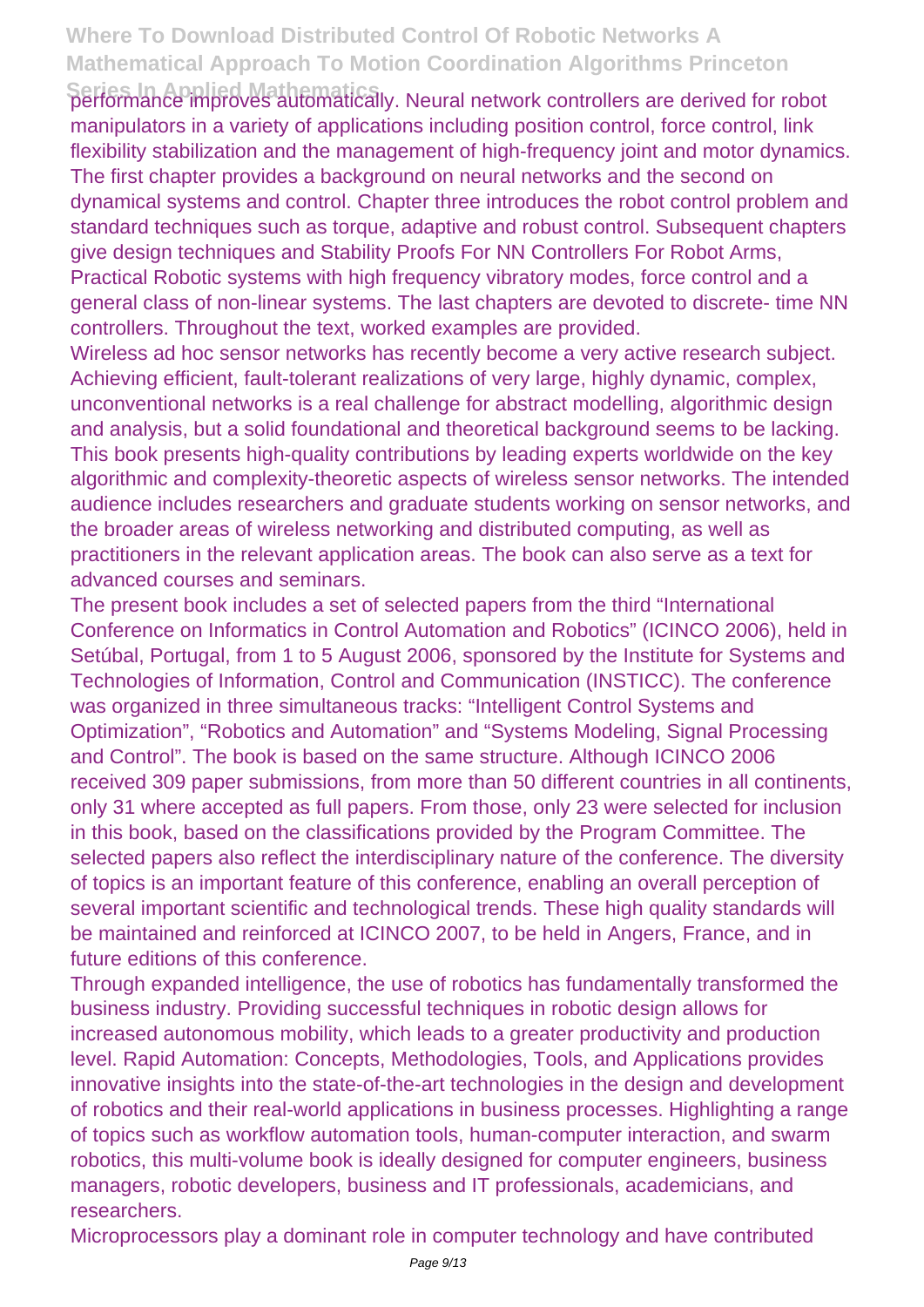**Series In Applied Mathematics**<br>
uniquely in the development of many new concepts and design techniques for modem industrial systems. This contribution is excessively high in the area of robotic and manufacturing systems. However, it is the editor's feeling that a reference book describing this contribution in a cohesive way and covering the major hardware and software issues is lacking. The purpose of this book is exactly to fill in this gap through the collection and presentation of the experience of a number of experts and professionals working in different academic and industrial environments. The book is divided in three parts. Part 1 involves the first four chapters and deals with the utilization of microprocessors and digital signal processors ( DSPs ) for the computation of robot dynamics. The emphasis here is on parallel computation with particular problems attacked being task granularity, task allocation/scheduling and communication issues. Chapter I, by Zheng and Hemami, is concerned with the realtime multiprocessor computation of torques in robot control systems via the Newton-Euler equations. This reduces substantially the height of the evaluation tree which leads to more effective parallel processing. Chapter 2, by D'Hollander, examines thoroughly the automatic scheduling of the Newton-Euler inverse dynamic equations. The automatic program decomposition and scheduling techniques developed are embedded in a tool used to generate multiprocessor schedules from a high-level language program.

Examines new cooperative control methodologies tailored to real-world applications in various domains such as in communication systems, physics systems, and multi-robotic systems Provides the fundamental mechanism for solving collective behaviors in naturally-occurring systems as well as cooperative behaviors in man-made systems Discusses cooperative control methodologies using real-world applications, including semi-conductor laser arrays, mobile sensor networks, and multi-robotic systems Includes results from the research group at the Stevens Institute of Technology to show how advanced control technologies can impact challenging issues, such as high energy systems and oil spill monitoring

This book presents a unified frequency-domain method for the analysis of distributed control systems. The following important topics are discussed by using the proposed frequency-domain method: (1) Scalable stability criteria of networks of distributed control systems; (2) Effect of heterogeneous delays on the stability of a network of distributed control system; (3) Stability of Internet congestion control algorithms; and (4) Consensus in multi-agent systems. This book is ideal for graduate students in control, networking and robotics, as well as researchers in the fields of control theory and networking who are interested in learning and applying distributed control algorithms or frequency-domain analysis methods.

Distributed robotics is a rapidly growing, interdisciplinary research area lying at the intersection of computer science, communication and control systems, and electrical and mechanical engineering. The goal of the Symposium on Distributed Autonomous Robotic Systems (DARS) is to exchange and stimulate research ideas to realize advanced distributed robotic systems. This volume of proceedings includes 43 original contributions presented at the Tenth International Symposium on Distributed Autonomous Robotic Systems (DARS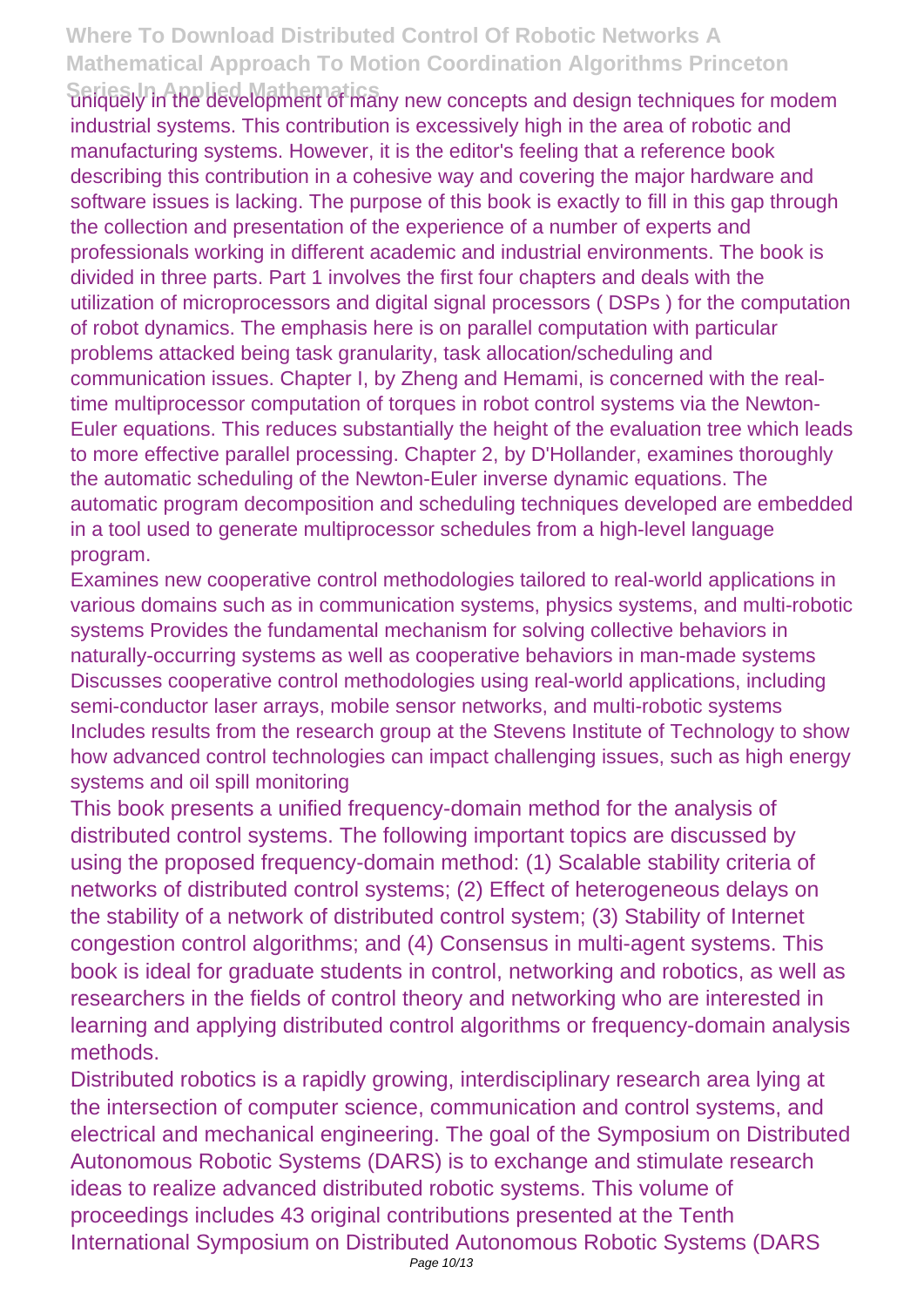Series Un Applied Mathematics<br>2010), Which Was held in November 2010 at the École Polytechnique Fédérale de Lausanne (EPFL), Switzerland. The selected papers in this volume are authored by leading researchers from Asia, Europa, and the Americas, thereby providing a broad coverage and perspective of the state-of-the-art technologies, algorithms, system architectures, and applications in distributed robotic systems. The book is organized into four parts, each representing one critical and longterm research thrust in the multi-robot community: distributed sensing (Part I); localization, navigation, and formations (Part II); coordination algorithms and formal methods (Part III); modularity, distributed manipulation, and platforms (Part IV).

Distributed robotics is an interdisciplinary and rapidly growing area, combining research in computer science, communication and control systems, and electrical and mechanical engineering. Distributed robotic systems can autonomously solve complex problems while operating in highly unstructured real-world environments. They are expected to play a major role in addressing future societal needs, for example, by improving environmental impact assessment, food supply, transportation, manufacturing, security, and emergency and rescue services. The goal of the International Symposium on Distributed Autonomous Robotic Systems (DARS) is to provide a forum for scientific advances in the theory and practice of distributed autonomous robotic systems. This volume of proceedings include 47 original contributions presented at the 13th International Symposium on Distributed Autonomous Robotic Systems (DARS 2016), which was held at the Natural History Museum in London, UK, from November 7th to 9th, 2016. The selected papers in this volume are authored by leading researchers from around the world, thereby providing a broad coverage and perspective of the state-of-the-art technologies, algorithms, system architectures, and applications in distributed robotic systems. The book is organized into seven parts, representative of critical long-term and emerging research thrusts in the multi-robot community: Distributed Coverage and Exploration; Multi-Robot Control; Multi-Robot Estimation; Multi-Robot Planning; Modular Robots and Smart Materials; Swarm Robotics; and Multi-Robot Systems in Applications. Through expanded intelligence, the use of robotics has fundamentally transformed a variety of fields, including manufacturing, aerospace, medicine, social services, and agriculture. Continued research on robotic design is critical to solving various dynamic obstacles individuals, enterprises, and humanity at large face on a daily basis. Robotic Systems: Concepts, Methodologies, Tools, and Applications is a vital reference source that delves into the current issues, methodologies, and trends relating to advanced robotic technology in the modern world. Highlighting a range of topics such as mechatronics, cybernetics, and human-computer interaction, this multi-volume book is ideally designed for robotics engineers, mechanical engineers, robotics technicians, operators, software engineers, designers, programmers, industry professionals, researchers, students, academicians, and computer practitioners seeking current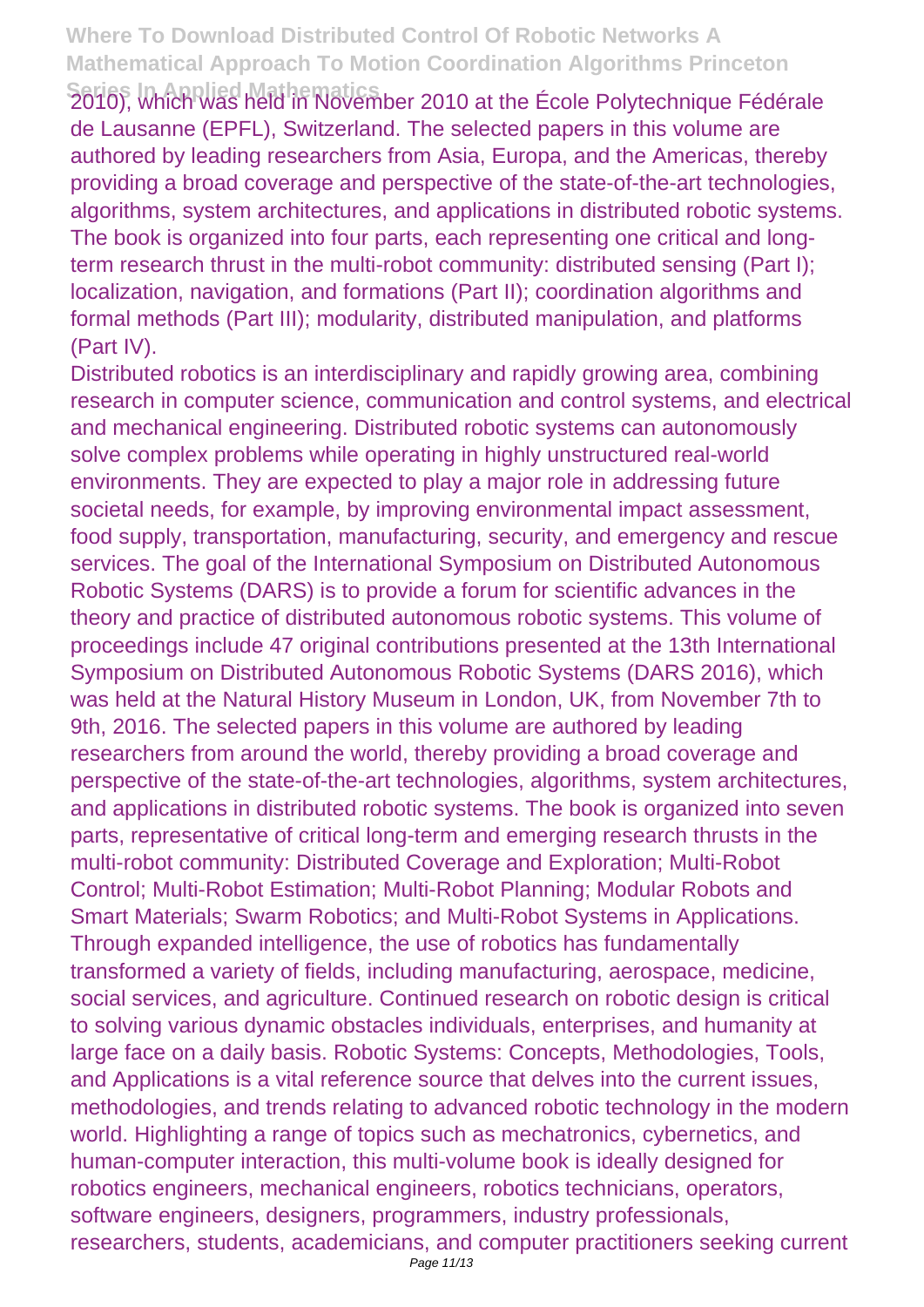# Series In Applied Mathematics<br>research on developing innovative ideas for intelligent and autonomous robotics systems.

This book introduces various coverage control problems for mobile sensor networks including barrier, sweep and blanket. Unlike many existing algorithms, all of the robotic sensor and actuator motion algorithms developed in the book are fully decentralized or distributed, computationally efficient, easily implementable in engineering practice and based only on information on the closest neighbours of each mobile sensor and actuator and local information about the environment. Moreover, the mobile robotic sensors have no prior information about the environment in which they operation. These various types of coverage problems have never been covered before by a single book in a systematic way. Another topic of this book is the study of mobile robotic sensor and actuator networks. Many modern engineering applications include the use of sensor and actuator networks to provide efficient and effective monitoring and control of industrial and environmental processes. Such mobile sensor and actuator networks are able to achieve improved performance and efficient monitoring together with reduction in power consumption and production cost. These lecture notes provide a mathematical introduction to multi-agent dynamical systems, including their analysis via algebraic graph theory and their application to engineering design problems. The focus is on fundamental dynamical phenomena over interconnected network systems, including consensus and disagreement in averaging systems, stable equilibria in compartmental flow networks, and synchronization in coupled oscillators and networked control systems. The theoretical results are complemented by numerous examples arising from the analysis of physical and natural systems and from the design of network estimation, control, and optimization systems.

This book offers a concise and in-depth exposition of specific algorithmic solutions for distributed optimization based control of multi-agent networks and their performance analysis. It synthesizes and analyzes distributed strategies for three collaborative tasks: distributed cooperative optimization, mobile sensor deployment and multi-vehicle formation control. The book integrates miscellaneous ideas and tools from dynamic systems, control theory, graph theory, optimization, game theory and Markov chains to address the particular challenges introduced by such complexities in the environment as topological dynamics, environmental uncertainties, and potential cyber-attack by human adversaries. The book is written for first- or second-year graduate students in a variety of engineering disciplines, including control, robotics, decision-making, optimization and algorithms and with backgrounds in aerospace engineering, computer science, electrical engineering, mechanical engineering and operations research. Researchers in these areas may also find the book useful as a reference.

The book aims to equalize the theoretical involvement with industrial practicality and build a bridge between academia and industry by reducing the mathematical Page 12/13